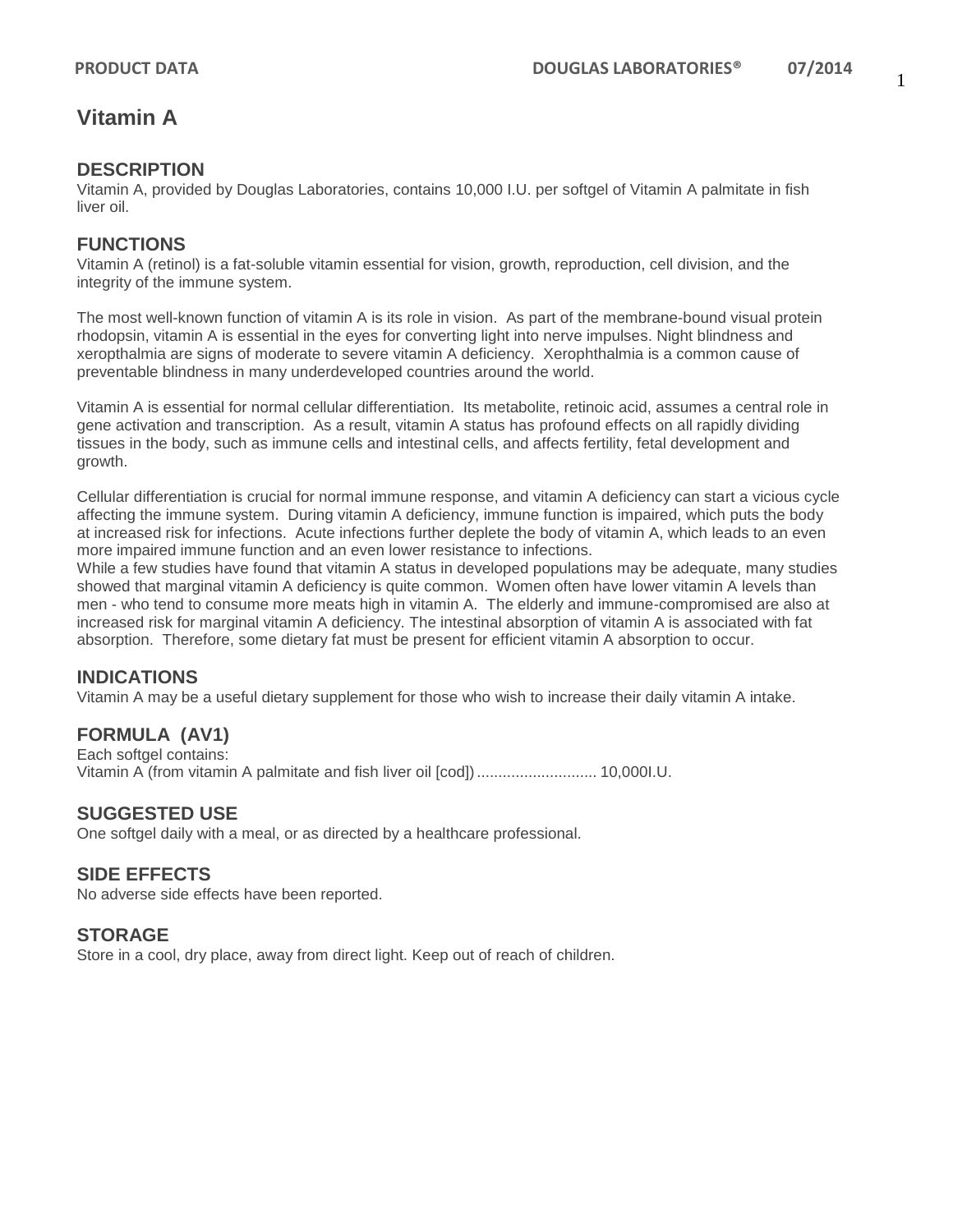## **Vitamin A**

## **REFERENCES**

Brenner S, Horwitz C. Possible nutrient mediators in psoriasis and seborrheic dermatitis. II. Nutrient mediators: essential fatty acids; vitamins A, E and D; vitamins B1, B2, B6, niacin and biotin; vitamin C selenI.U.m; zinc; iron. World Rev Nutr Diet 1988;55:165-182.

Congdon N, Sommer A, Severns M, et al. Pupillary and visual thresholds in young children as an index of population vitamin A status. Am J Clin Nutr 1995;61:1076-1082.

Coutsoudis A, Bobat RA, Coovadia HM, Kuhn L, Tsai W-Y, Stein ZA. The effects of vitamin A supplementation on the morbidity of children born to HIV-infected women. Am J Public Health 1995;85:1076-1081.

Haller J, Lowik MR, Ferry M, Ferro-Luzzi A. Nutritional status: blood vitamins A, E, B6, B12, folic acid and carotene. Euronut SENECA investigators. Eur J Clin Nutr 1991;45 Suppl 3:63-82.

Hallfrisch J, Muller DC, Singh VN. Vitamin A and E intakes and plasma concentrations of retinol, b-carotene, and a-tocopherol in men and women of the Baltimore Longitudinal Study of Aging.

Am J Clin Nutr 1994;60:176-182.

Karter DL, Karter AJ, Yarrish R, et al. Vitamin A deficiency in non-vitamin-supplemented patients with AIDS: A cross-sectional study. J Acquir Immune Defic Syndr 1995;8:199-203.

Kowalski TE, Falestiny M, Furth E, Malet PF. Vitamin A hepatotoxicity: A cautionary note regarding 25, 000 I.U. supplements. Am J Med 1994;97:523-528.

Madhulika, Kabra SK, Talati A. Vitamin A supplementation in post-measles complications. J Trop Pediatr 1994;40:305-307.

Olson JA. Hypovitaminosis A: Contemporary scientific issues. J Nutr 1994;124 Suppl.1461S-1466S. Pilch SM. Analysis of vitamin A data from the health and nutrition examination surveys. J Nutr 1987;117:636- 640.

Reichman ME, Hayes RB, Ziegler RG, et al. Serum vitamin A and subsequent development of prostate cancer in the first National Health and Nutrition Examination Survey Epidemiologic Follow-up Study. Cancer Res 1990;50:2311-2315.

Rothman KJ, Moore LL, Singer MR, Nguyen USDT, Mannino S, Milunsky A. Teratogenicity of high vitamin A intake. N Engl J Med 1995;333:1369-1373.

Salonen JT, Salonen R, Lappetelainen R, Maenpaa PH, Alfthan G, Puska P. Risk of cancer in relation to serum concentrations of selenI.U.m and vitamins A and E: matched case-control analysis of prospective data. Br Med J (Clin Res Ed) 1985;290:417-420.

Semba RD. Vitamin A, immunity, and infection. Clin Infect Dis 1994;19:489-499.

Sommer A. New imperatives for an old vitamin (A). J Nutr 1989;119:96-100.

Stephensen CB, Alvarez JO, Kohatsu J, Hardmeier R, Kennedy JI, Jr., Gammon RB, Jr. Vitamin A is excreted in the urine during acute infection. Am J Clin Nutr 1994;60:388-392.

Suan EP, Bedrossian EH, Jr., Eagle RC, Jr., Laibson PR. Corneal perforation in patients with vitamin A deficiency in the United States. Arch Ophthalmol 1990;108:350-353.

Underwood BA. Vitamin A deficiency as a public health problem & assessment methods. Arch Latinoam Nutr 1992;42:117S-122S.

Ward BJ, Humphrey JD, Clement L, Chaisson RE. Vitamin A status in HIV infection. Nutr Res 1993;13:157- 162.

Ward BJ, Semba RD. Vitamin A and HIV infection. In: WATSON RR, ed. Nutrition and AIDS. Boca Raton: CRC Press, Inc. 1994:141-166.

Watson NJ, Hutchinson CH, Atta HR. Vitamin A deficiency and xerophthalmia in the United Kingdom. BMJ 1995;310:1050-1051.